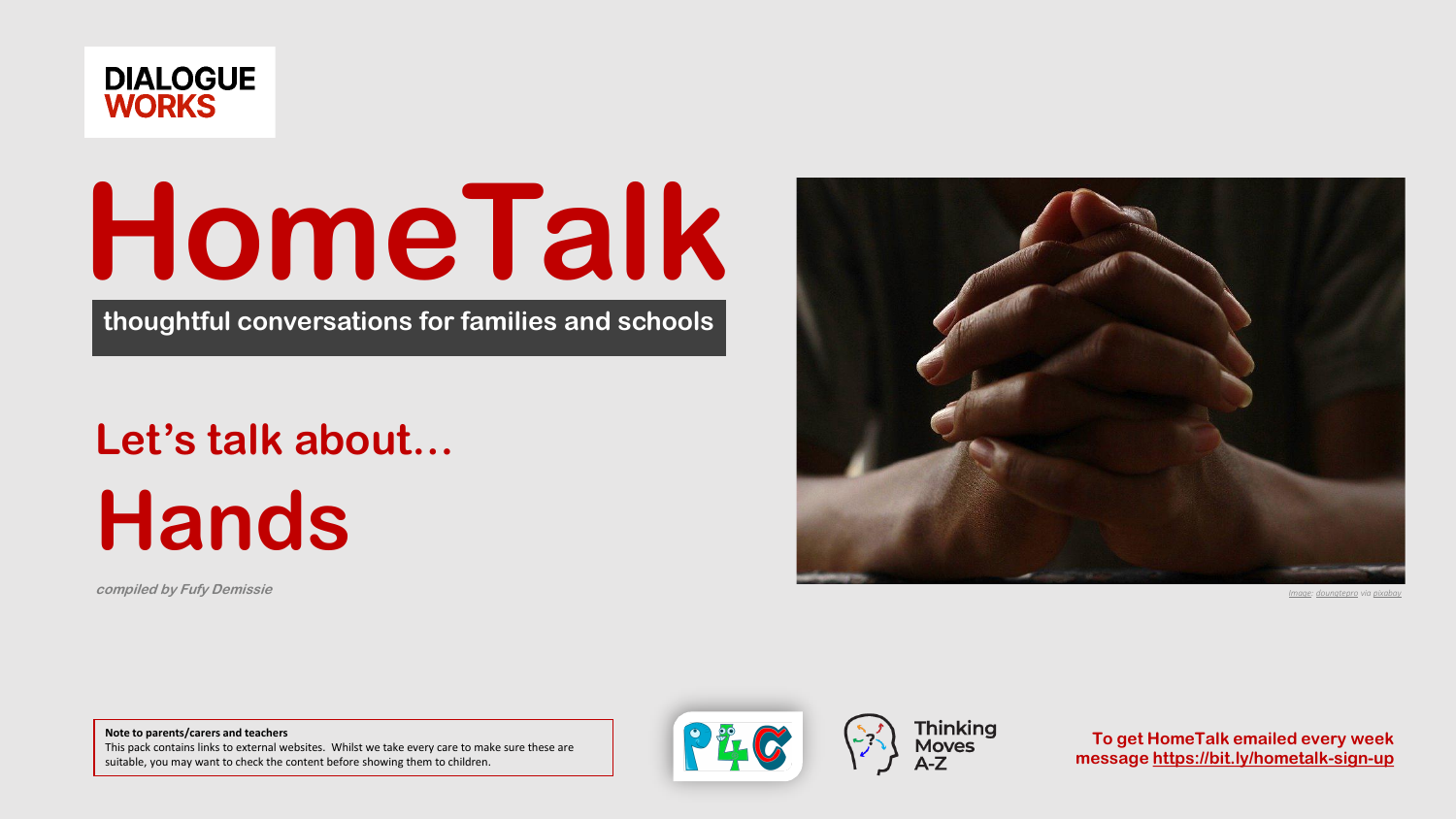### **Quotes about hands**



**The hand is the tool of tools.**

**What the hand does the mind remembers.**



Maria Montessori teacher

Desiree Ho music science blogger

Aristotle philosopher

**With 34 muscles, 27 bones, 48 named nerves and at least 123 ligaments in each hand, the human hand is known for its ability to carry the entire weight of a human body on just a few finger tips.**

*Aristotle quote from <https://www.azquotes.com/quote/1041579> Maria Montessori quote from <https://www.azquotes.com/quote/857986> Desiree Ho quote from <https://interlude.hk/the-incredible-human-hands/> [Aristotle image](https://commons.wikimedia.org/wiki/File:Aristotle_Altemps_Inv8575.jpg): After Lysippos, Public domain, via Wikimedia Commons [Maria Montessori image:](https://commons.wikimedia.org/wiki/File:Maria_Montessori_(portrait).jpg) Unknown author, Public domain, via Wikimedia Commons*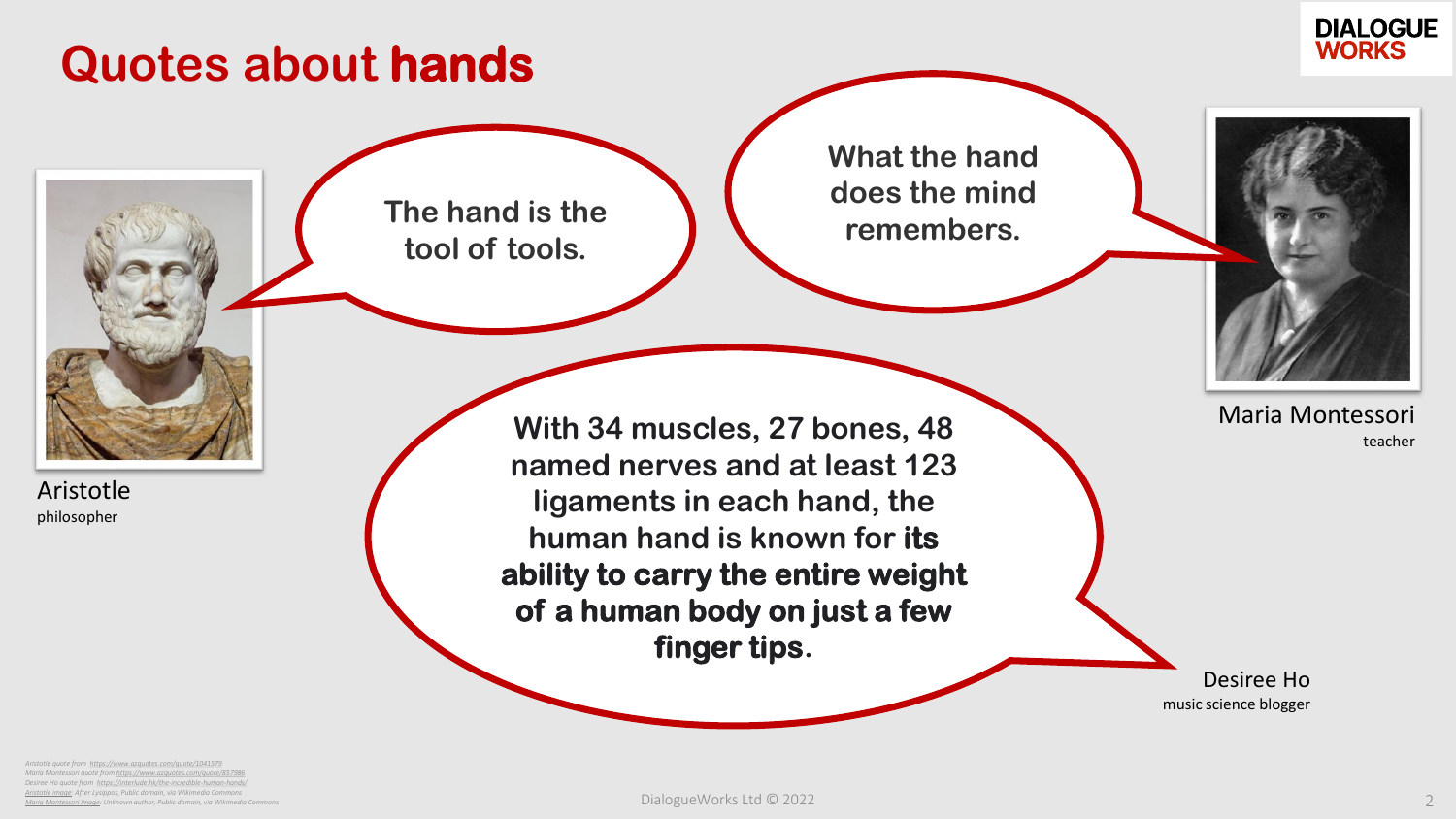## **Thinking about hands**



### **Caring thinking**

**How can we use our hands to show that we care about others?**

### **Collaborative thinking**

**Can we use our hands to think together with others?**

### **Creative thinking**

**What can you tell from looking at other peoples' hands?**

**Can you list all the words that have 'hand' in them?**

### **Critical thinking**

**Can you think with your hands?**

PH-C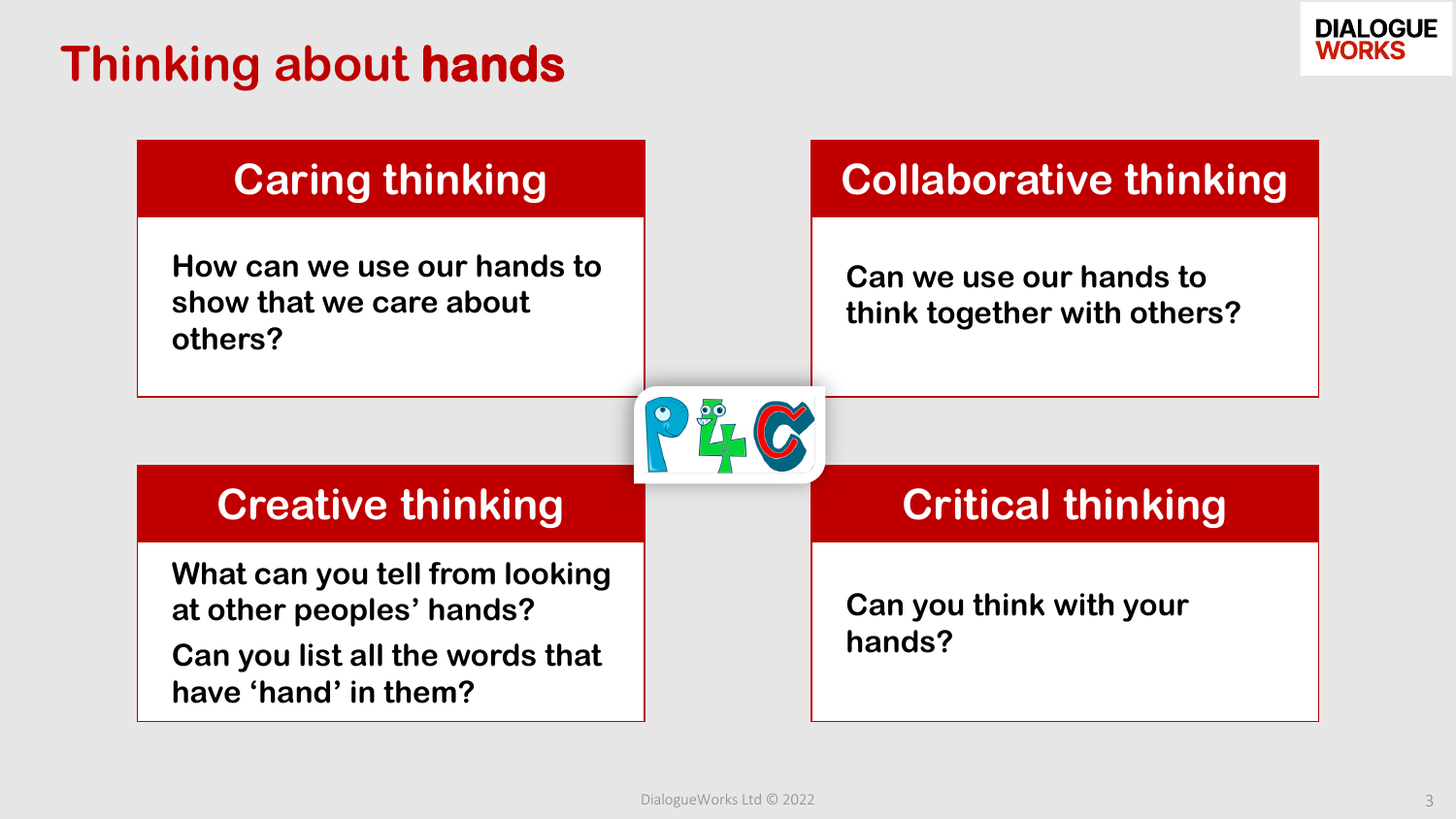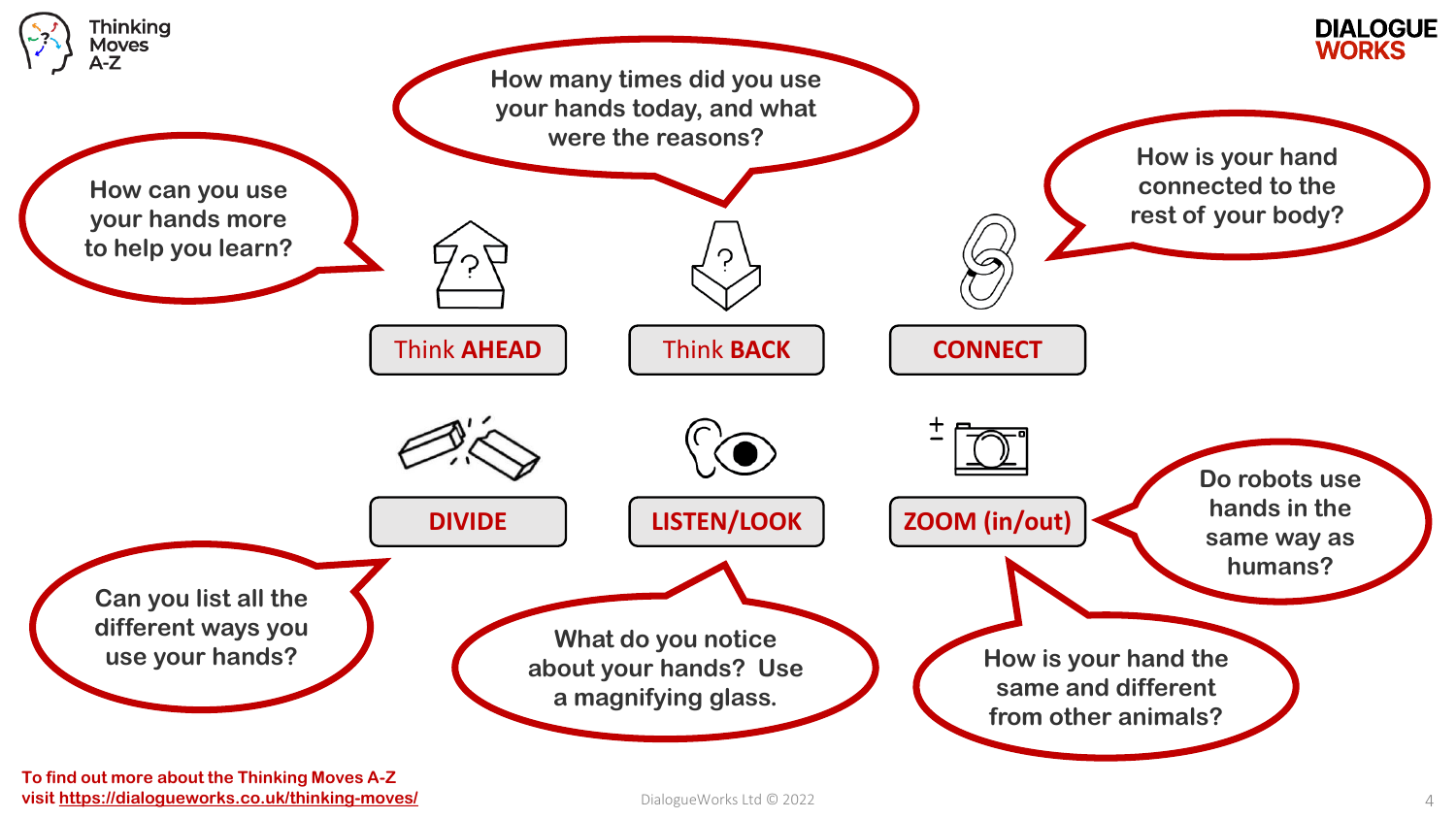## **Discussion suggestions (age 3 - 5)**





**<https://youtu.be/qw5HtvxAmr4>**

### **These Hands by Hope Lynne Price**

**In this book, the little girl describes all the different things her hands can do.**

# **Talking Points**

- o **How many things can your hands do?**
- o **What kind of things can you feel with your hands?**
- o **What do you think it means that hands can talk and read?**

## **Activities**

- o **Notice the different things you do with your hands during the day.**
- o **Use paint to make handprints and notice the patterns on your hand.**
- o **Use your fingers to feel the textures of as many different things as you can find.**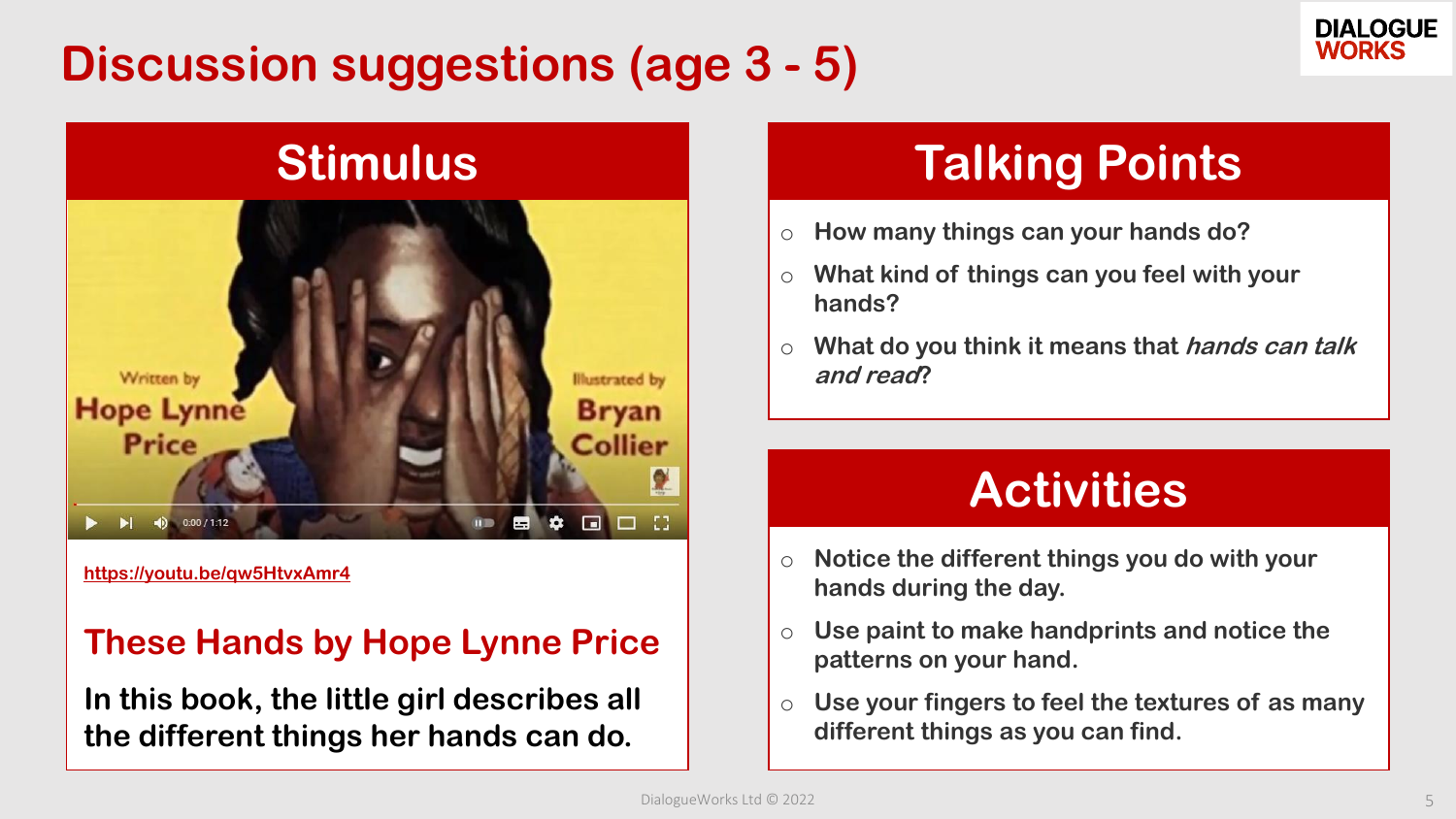# **Discussion suggestions (age 6 - 9)**



**The British Sign Language (BSL) alphabet**

**BSL is a communication tool for people who are Deaf or have hearing impairments.** 

A B C D E F 春恩师欢阿恩 GH J K L 恩恩质周原恩 MNO PQR 紧没办案参查 S T U V W X  $\mathbb{R}$   $\mathbb{R}$ Y 7

医医马恩尔威

*[Image:](https://commons.wikimedia.org/wiki/File:British_Sign_Language_chart.png) Cowplopmorris at en.wikipedia, [CC BY-SA 3.0,](https://creativecommons.org/licenses/by-sa/3.0) via Wikimedia Commons*

### **Stimulus Talking Points**

- o **What do you think it would be like to talk with your hands?**
- o **What do you notice about the hand gestures?**
- o **Do you think everyone should learn sign language? (Try to give reasons.)**

# **Activities**

- o **Learn some of the sign language letters.**
- o **Can you use the BSL alphabet to spell your name?**
- o **Compare sign language and verbal language – what are the advantages and disadvantages of each?**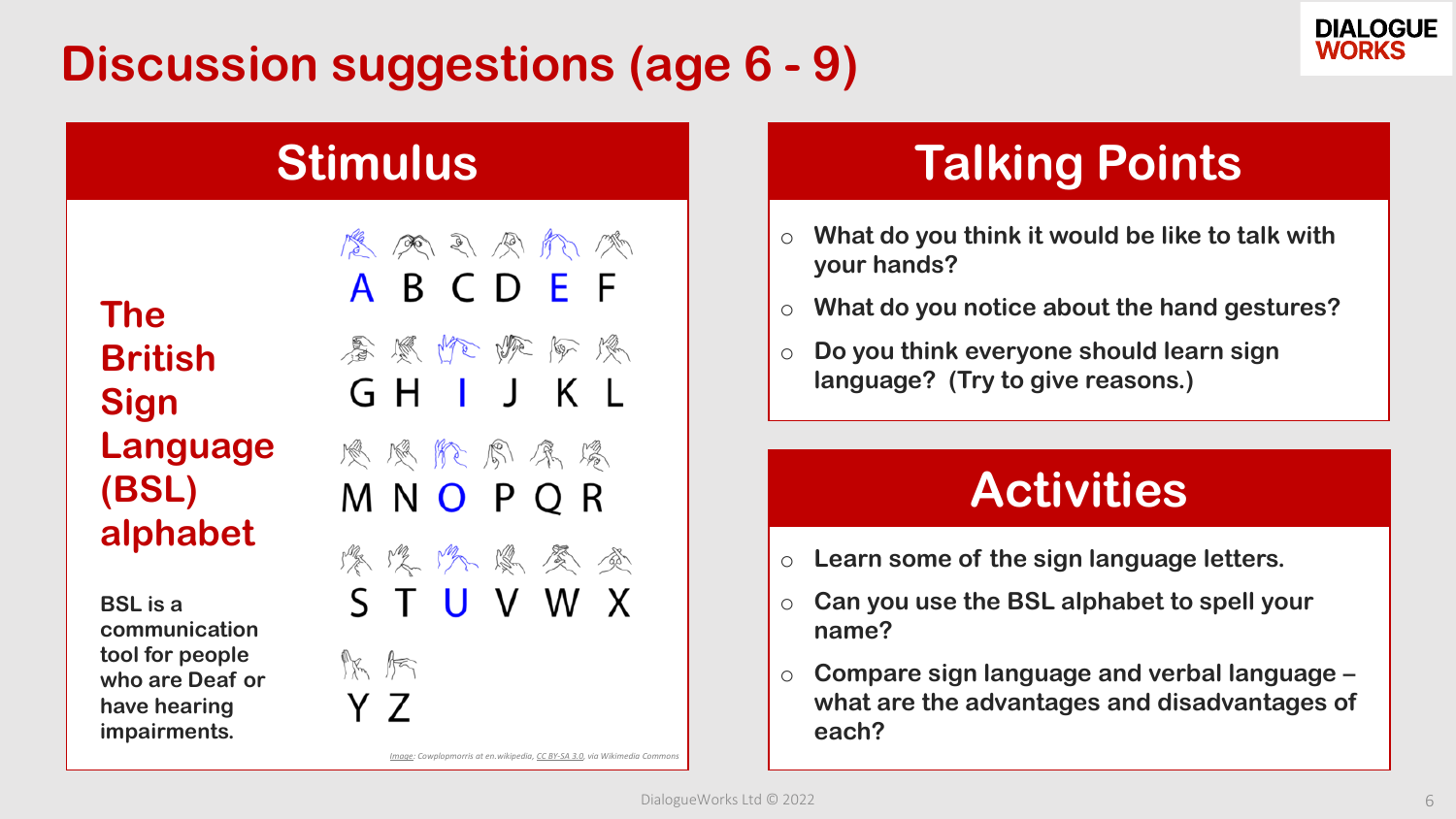# **Discussion suggestions (age 10+)**





*[Image](https://commons.wikimedia.org/wiki/File:Exo-Skin_Soft_Haptic_exoskeletal_interface_DSCF2171.jpg): Science History Institute, [CC BY-SA 3.0,](https://creativecommons.org/licenses/by-sa/3.0) via Wikimedia Commons* 

**Haptic gloves make objects, scenery or people on computer screens feel like they are real life experiences.**

**Scientists hope that haptic gloves can be used in online games, online shopping and online communication with loved ones.**

### **Stimulus Talking Points**

- o **How does the idea of being able to sense things through haptic gloves make you feel?**
- o **Do you think that 'holding' a virtual object with haptic gloves can ever be the same as holding a real object with your own hands?**

### **Activities**

- o **Write down some of the advantages and disadvantages of haptic gloves. Discuss your ideas with friends.**
- o **Do some research to find out some of the scientific ideas behind haptic gloves.**
- o **Find out what the words bionics, cybernetics, and robotic mean.**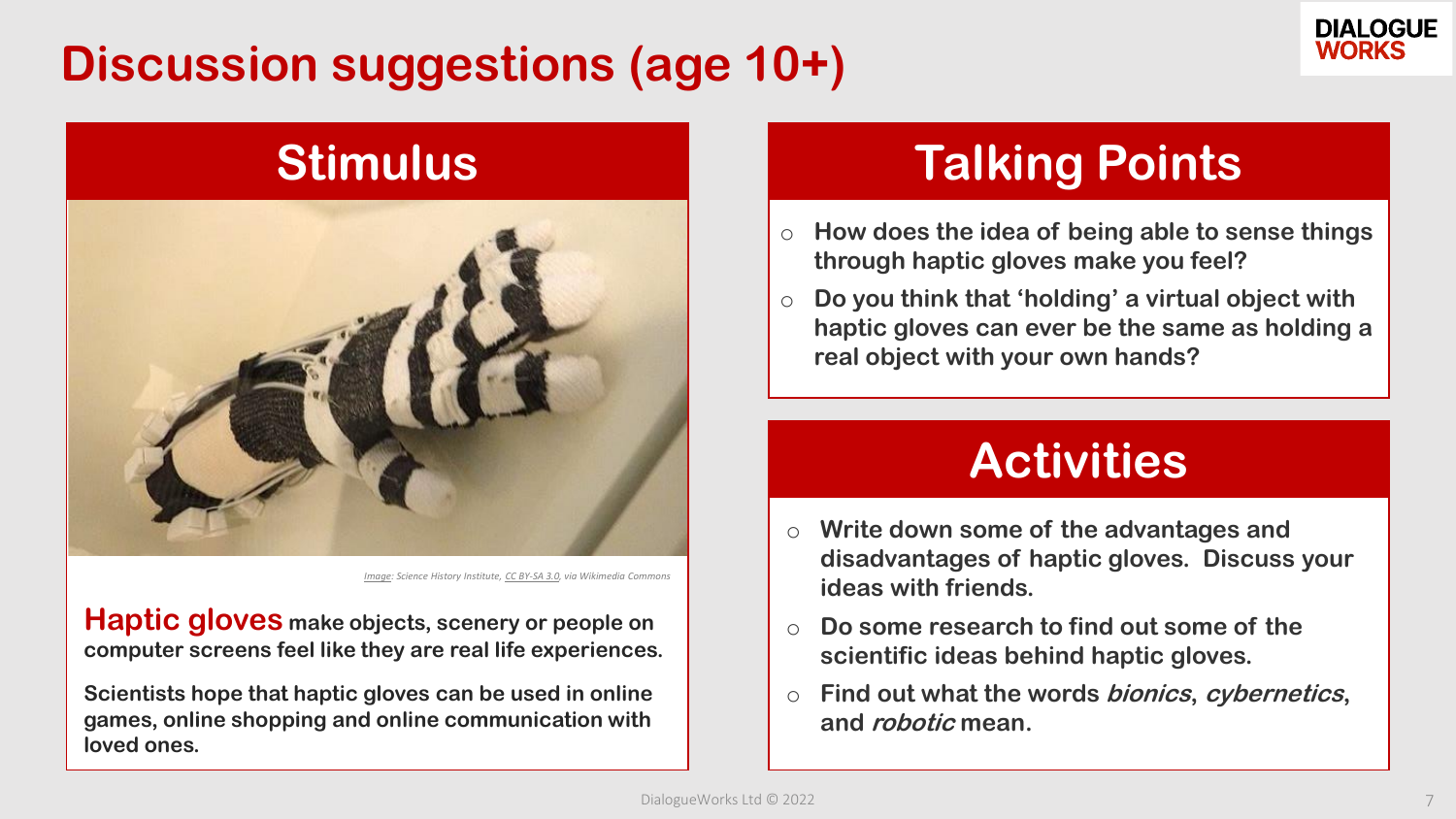

### **[More about HomeTalk, including previous editions](https://dialogueworks.co.uk/HomeTalk/)**

**<u>***A* Parent Talk Moves – [tips for great conversations with your children](https://www.topsypage.com/blog/2020/4/3/parent-talk-moves)</u>

### **To get HomeTalk emailed every week message<https://bit.ly/hometalk-sign-up>**



**[@dialoguewks](https://twitter.com/dialoguewks) #P4C and #thinkingmoves**



**[@dialoguewks](https://www.instagram.com/dialoguewks/) #P4C and #ThinkingMoves**